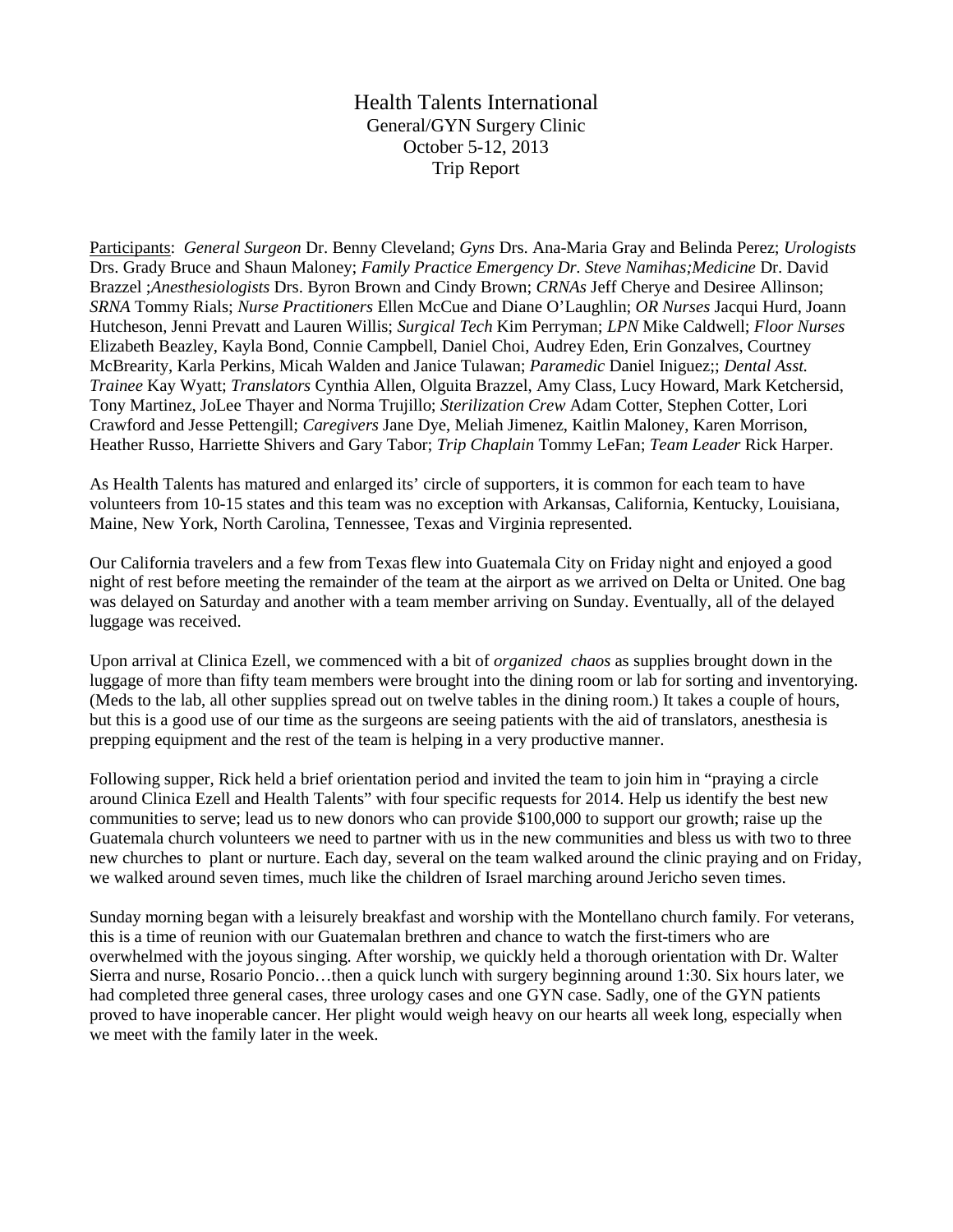It is never easy to deliver bad news of this type and Health Talents is honored to have highly capable and incredibly compassionate Guatemalan team members who accept this responsibility with much grace. Pulling from past experience, Rick shared the occasion when Dr. Lisa Dunham was the bearer of such news in the highlands. Lisa told the patient that (paraphrased), *sometimes, God gives us advance notice and time to get our life in order. How is your relationship with Him?* Ultimately, Dr. Lisa's patient studied the Bible along with her two daughters and decided to be baptized and name Jesus as their Lord. Several on the team found comfort with that approach and were comforted to later learn that our patient was secure in her relationship with God.

We began the week with more than ninety patients scheduled for surgery or consultations. Unfortunately, many of the patients scheduled were not viable candidates for this week. Reasons ranged from high blood pressure, fever, infections, complicated cases beyond our ability, inoperable or simply did not require surgery. Monday would be a fairly full day with nine general cases and five GYN, but only by moving some of Tuesday's patients to Monday. We quickly went into our monitor and adjust mode and began calling Wednesday and Thursday patients to come in a day early or to arrive mid-morning without having eaten.

On Tuesday, we completed three GYN cases and with Dr. Cleveland "shaking the trees" we completed thirteen general cases. Later that day we called six of the patients scheduled for surgery in January and asked them to come in on Wednesday. We had a wonderful crew and we were doing all we could to make good use of their time, talent and desire to serve.



(Dr. Cleveland hard at work)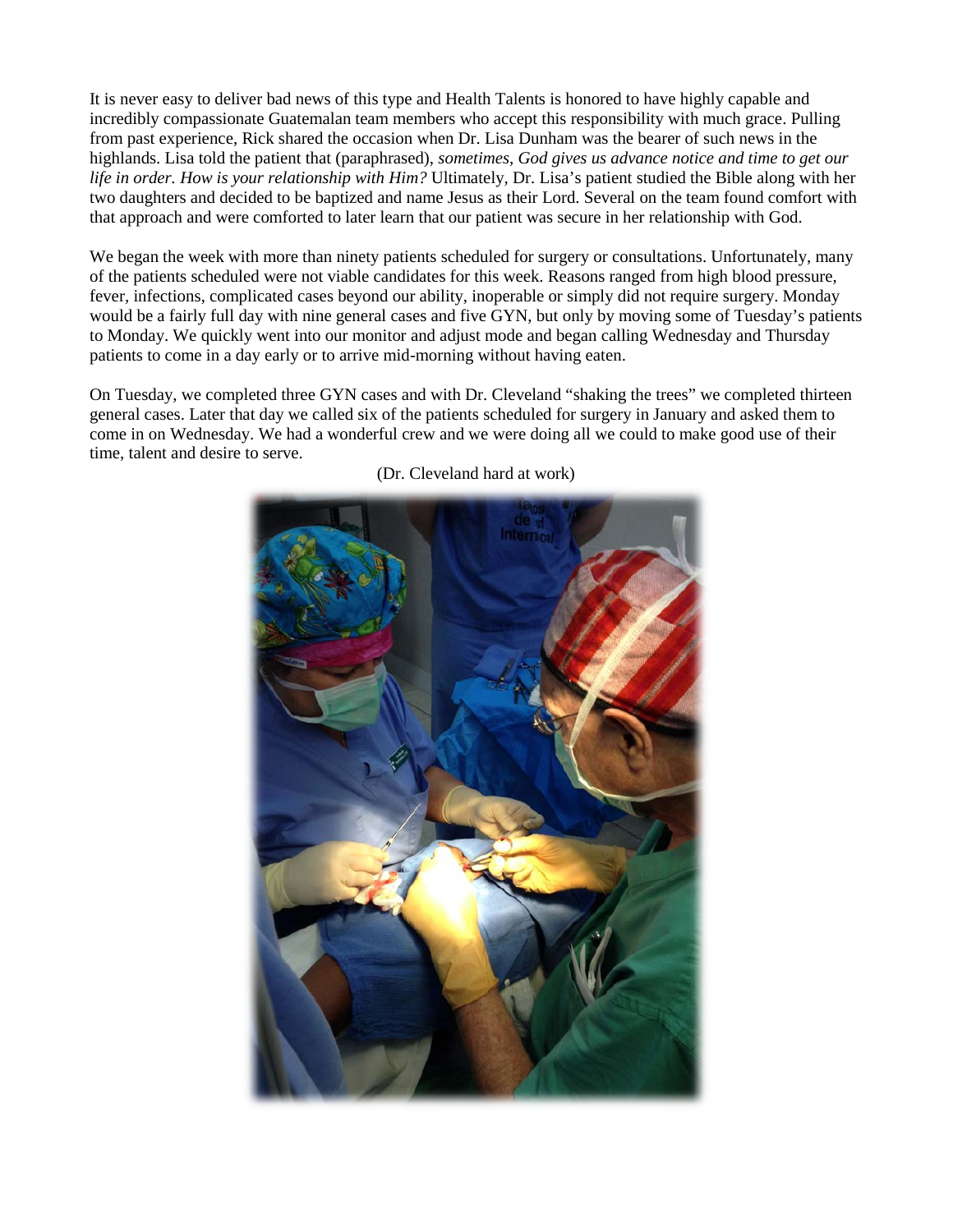Over the past two days, Harriette Shivers and Cynthia Allen conducted scholarship interviews and it was now time for them to head to Chichi for the Highland interviews. We kept track of their progress, Cynthia made sure we knew that she stopped for ice cream at Parma, about halfway between Cocales and Las Trampas, and they safely arrived at Hotel Santo Tomas by mid-afternoon. They would later rejoin the team in Antigua on Friday, even beating us there that morning.

We had two physicians going out each day with our mobile teams, Dr. David Brazzel's specialty is emergency medicine, while Dr. Steve Namihas is a family practice physician. David is the older brother of board member, Cynthia Allen, and a Spanish speaker so he was very well suited to serve in this role. Both men were a wonderful help to Drs. Lopez, Lux and Sierra throughout the week. On Wednesday, Dr. Brazzel saw a patient who needed surgery and much to his amazement, we were able get her lab work done that day and have her in the OR room by 6:00 that evening. David was in awe of the efficient way our Guatemalan team worked to make this happen and commented that a non-emergency patient in the US would never be able to work her way through the system so quickly.

In Guatemala, we often find a way!

Our trip chaplain this week was Tommy LeFan, the pulpit minister of the Fredericksburg Church of Christ. Tommy did a masterful job each evening with his down home, easy going style, practical messages and illustrations. One of the challenges all trip chaplains face is the fatigue of their audience, sometime they are very weary and other times moderately so. We, HTI, believe it is very important to set aside the time for devotionals as it reminds us of the major reason we are in Guatemala. I it lifts our spirits and helps to insure we are Spirit led. Trip chaplains like Tommy who understand the importance of brevity and well-reasoned devotional thoughts quickly endear themselves to team members.

Wednesday yielded another thirteen general patients, one GYN and two urology and we only had one general patient left for Thursday.

Your writer has never been on a team with only one patient scheduled for Thursday, so it was time for a change to our routine. Instead of sending a small group on an outing to Lake Atitlan that morning and a large group at noon, we reversed our schedule and sent the large group first thing and even then, we waited until the lone surgical case was done. The early departure was a good thing as the shuttle bus broke down a few miles from their destination and after a lengthy delay, we ended up sending alternate transportation to ferry them to San Lucas Toliman and hired two vans to return to Clinica Ezell that afternoon.

The total number of surgery patients for the week was 55 as our time at Clinica Ezell drew to a close. However, our coastal ministry team had a wonderful surprise for the HTI Board of Directors before we loaded up for Antigua on Friday morning as they presented a tapestry to Rick Harper recognizing Health Talents' forty years of ministry.

Health Talents International is blessed with hundreds of volunteers from the US and we have an incredible ministry team working all year long in Guatemala. Our Guatemalan team never ceases to humble us with their gracious, gentle, loving service.